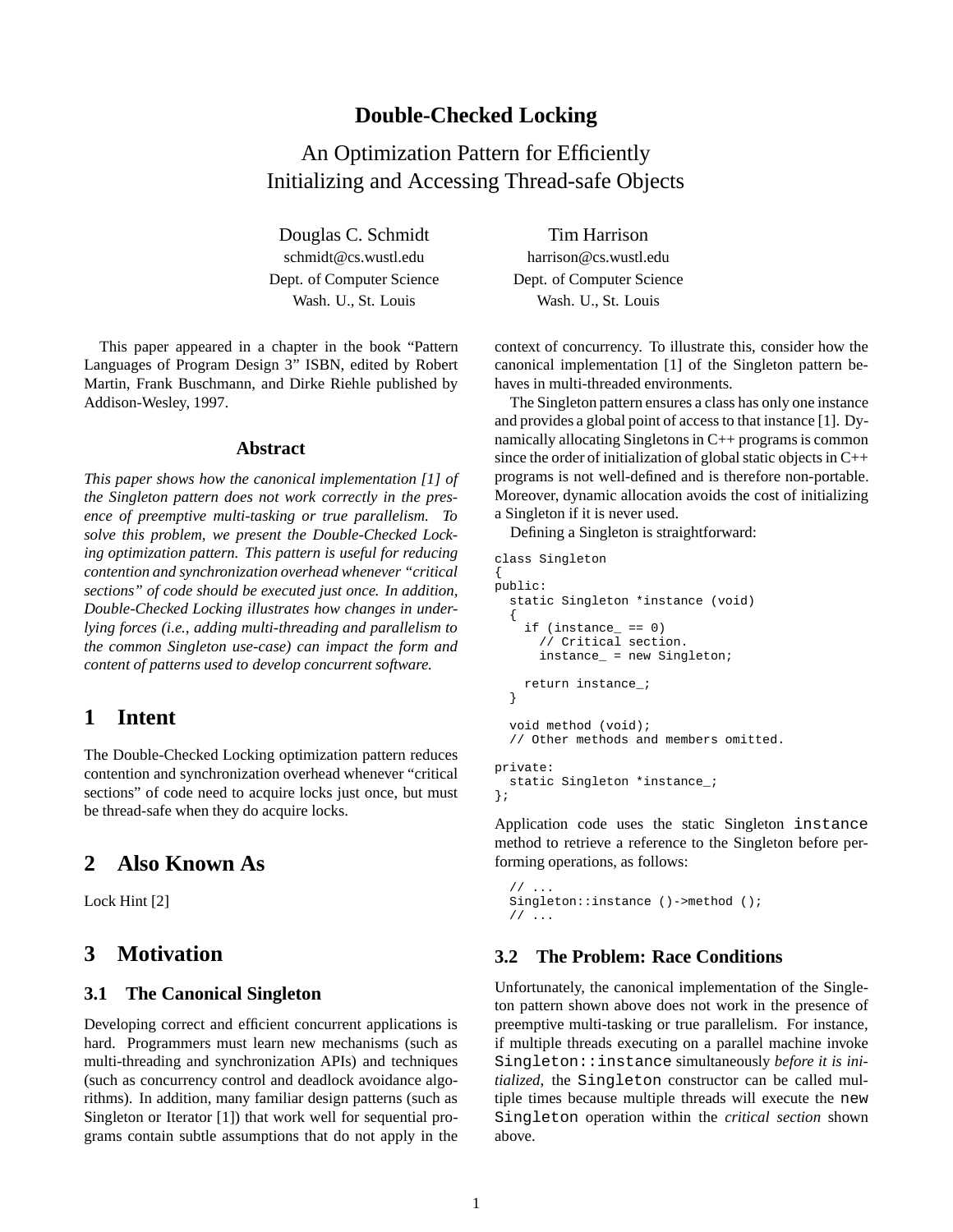A *critical section* is a sequence of instructions that obeys the following invariant: *while one thread/process is executing in the critical section, no other thread/process may be executing in the critical section* [3]. In this example, the initialization of the Singleton is a critical section. Violating the properties of the critical section will, at best, cause a memory leak and, at worst, have disastrous consequences if initialization is not idempotent. $<sup>1</sup>$ </sup>

#### **3.3 Common Traps and Pitfalls**

A common way to implement a critical section is to add a static Mutex $^2$  to the class. This Mutex ensures that the allocation and initialization of the Singleton occurs atomically, as follows:

```
class Singleton
{
public:
 static Singleton *instance (void)
  {
    // Constructor of guard acquires
    // lock_ automatically.
    Guard<Mutex> guard (lock_);
    // Only one thread in the
    // critical section at a time.
    if (instance_ == 0)
      instance_ = new Singleton;
    return instance_;
    // Destructor of guard releases
    // lock_ automatically.
  }
private:
  static Mutex lock;
  static Singleton *instance_;
};
```
The Guard class employs a  $C++$  idiom (described in [5]) that uses the constructor to acquire a resource automatically when an object of the class is created and uses the destructor to release the resource automatically when it goes out of scope. Since Guard is parameterized by the type of lock (such as Mutex), this class can be used with a family of synchronization wrappers that conform to a uniform acquire/release interface. By using Guard, every access to Singleton::instance will automatically acquire and release the lock...

Even though the critical section should be executed just once, every call to instance must acquire and release the lock . Although this implementation is now thread-safe, the overhead from the excessive locking may be unacceptable. One obvious (though incorrect) optimization is to place the Guard inside the conditional check of instance :

```
{
 if (instance_ == 0) {
   Guard<Mutex> guard (lock_);
    // Only come here if instance_
    // hasn't been initialized yet.
    instance_ = new Singleton;
 }
 return instance_;
}
```
This reduces locking overhead it, but doesn't provide threadsafe initialization. There is still a race condition in multithreaded applications that can cause multiple initializations of instance . For instance, consider two threads that simultaneously check for  $instance_ == 0$ . Both will succeed, one will acquire the lock via the guard, and the other will block. After the first thread initializes the Singleton and releases the lock , the blocked thread will obtain the lock and erroneously initialize the Singleton for a second time.

#### **3.4 The Solution: the Double-Checked Locking Optimization**

A better way to solve this problem is to use *Double-Checked Locking*, which is a pattern for optimizing away unnecessary locking. Ironically, the Double-Checked Locking solution is almost identical to the previous one. Unnecessary locking is avoided by wrapping the call to new with another conditional test, as follows:

```
class Singleton
{
public:
  static Singleton *instance (void)
  {
    // First check
    if (instance_ == 0)
    {
      // Ensure serialization (guard
      // constructor acquires lock_).
      Guard<Mutex> guard (lock_);
      // Double check.
      if (instance == 0)instance_ = new Singleton;
    }
    return instance_;
    // guard destructor releases lock_.
  }
private:
  static Mutex lock_;
  static Singleton *instance_;
};
```
The first thread that acquires the lock will construct Singleton and assign the pointer to instance. All threads that subsequently call instance will find  $instance$  != 0 and skip the initialization step. The second check prevents a race condition if multiple threads try to initialize the Singleton simultaneously. This handles the case where multiple threads execute in parallel. In the code above, these threads will queue up at lock . When the

static Singleton \*instance (void)

<sup>&</sup>lt;sup>1</sup> Object initialization is idempotent if an object can be reinitialized multiple times without ill effects.

<sup>&</sup>lt;sup>2</sup>A mutex is a lock which can be acquired and released. If multiple threads attempt to acquire the lock simultaneously, only one thread will succeed; the others will block[4].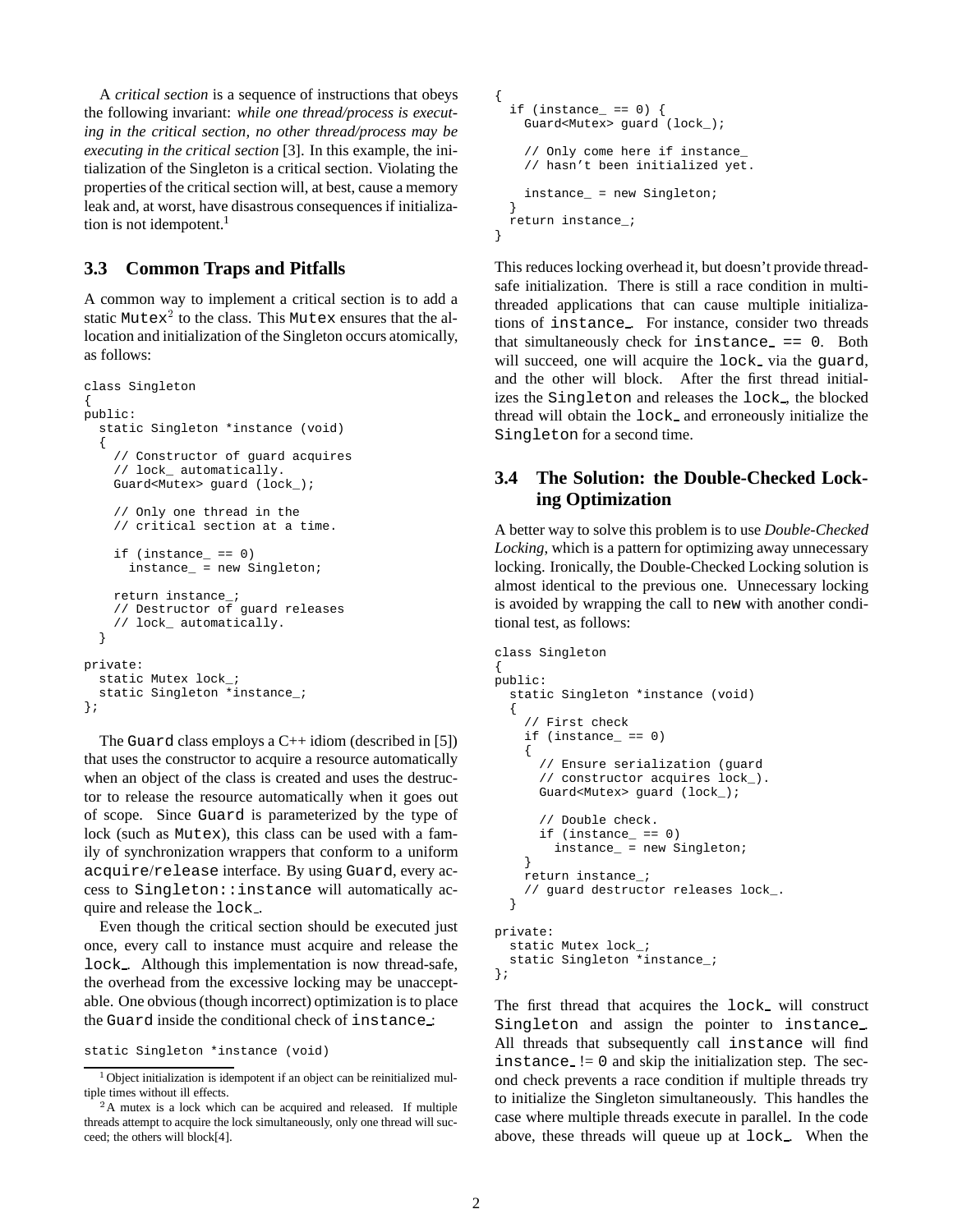\n
$$
\text{if (Flag == FALSE)} \\
 \{\n \begin{array}{c}\n \text{Mutex.acquire } () \\
 \text{if (Flag == FALSE)} \\
 \text{if (Flag = FALSE)} \\
 \text{Find } 1 \text{ action}; \\
 \text{Flag = TRUE}; \\
 \text{Mutex. release } () \\
 \end{array}\n \right\}
$$
\n

Figure 1: Structure and Participants in the Double-Checked Locking Pattern

queued threads finally obtain the mutex lock , they will find instance != 0 and skip the initialization of Singleton.

The implementation of Singleton::instance above only incurs locking overhead for threads that are active inside of instance when the Singleton is first initialized. In subsequent calls to Singleton::instance, singleton is not 0 and the lock is not acquired or released.

By adding a Mutex and a second conditional check, the canonical Singleton implementation can be made threadsafe without incurring any locking overhead after initialization has occurred. It's instructive to note how the need for Double-Checked Locking emerged from a change in forces, *i.e.*, the addition of multi-threading and parallelism to Singleton. However, the optimization is also applicable for non-Singleton use-cases, as described below.

# **4 Applicability**

Use the Double-Checked Locking Pattern when an application has the following characteristics:

- The application has one or more critical sections of code that must execute sequentially;
- Multiple threads can potentially attempt to execute the critical section simultaneously;
- The critical section is executed just once;
- Acquiring a lock on every access to the critical section causes excessive overhead;
- It is possible to use a lightweight, yet reliable, conditional test in lieu of a lock.

## **5 Structure and Participants**

The structure and participants of the Double-Checked Locking pattern is best shown with pseudocode. Figure 1 illustrates the following participants in the Double-Checked Locking pattern:



Figure 2: Participant collaborations in the Double-Checked Locking Pattern

- Just Once Critical Section The critical section contains code that is executed just once. For instance, a Singleton is typically initialized only once. Thus, the call to new Singleton in Section 3 is executed rarely, relative to the accesses to Singleton::instance.
- Mutex A lock that serializes access to the critical section of code. Using the Singleton example from Section 3, the Mutex ensures that new Singleton only occurs once.
- Flag A flag that indicates whether the Critical Section has been executed already. In the Singleton example, the Singleton instance pointer is used as the flag.

If, in addition to signaling that the event occurred, the Flag is used for an application-specific reason (as in the Singleton example), it must be an atomic type that can be set without interruption. This issue is discussed in Section 7.

 Application Thread – This is the thread attempting to perform the Critical Section. It is implicit in the pseudocode in Figure 1.

## **6 Collaborations**

Figure 2 illustrates the interactions between the participants of the Double-Checked Locking Pattern. The Application Thread first checks to see if Flag has been set as an optimization for the common case. If it has not been set, Mutex is acquired. While holding the lock, the Application Thread again checks that the Flag is set, performs the Just Once Critical Section,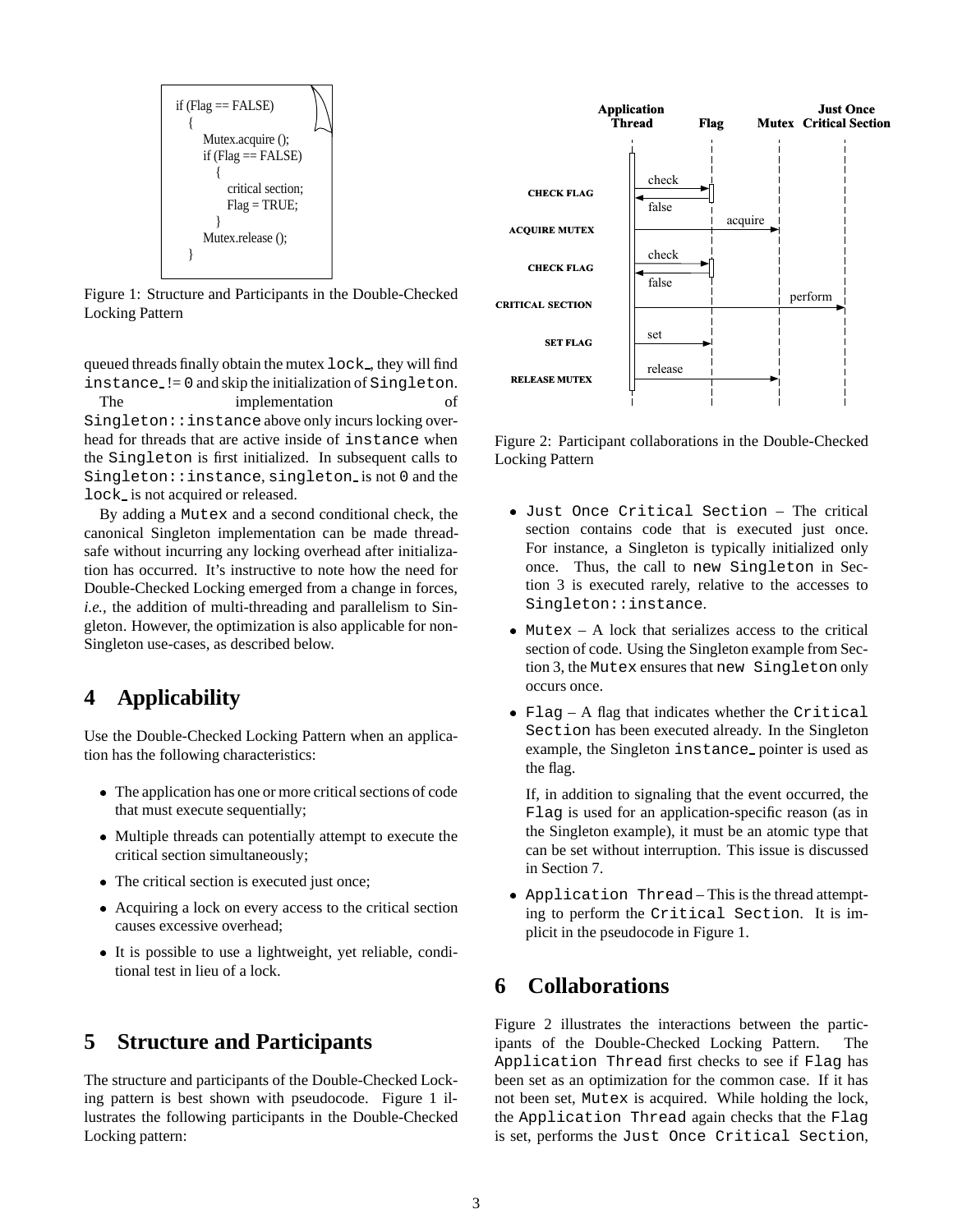and sets Flag to true. Finally, the Application Thread releases the lock.

## **7 Consequences**

There are several advantages of using the Double-Checked Locking pattern:

- *Minimized locking* By performing two Flag checks, the Double-Checked Locking pattern optimizes for the common case. Once Flag is set, the first check ensures that subsequent accesses require no locking. Section 8.2 shows how this can affect application performance.
- *Prevents race conditions* The second check of Flag ensures that the event is performed only once.

There is also a disadvantage of using the Double-Checked Locking pattern:

 *Potential for subtle portability bugs* – There is a subtle portability issue that can lead to pernicious bugs if the Double-Checked Locking pattern is used in software that is ported to hardware platforms that have nonatomic pointer or integral assignment semantics. For example, if an instance pointer is used as the Flag in the implementation of a Singleton, all the bits of the Singleton instance pointer must be both read and written in single operations. If the write to memory resulting from the call to new is not atomic, other threads may try to read an invalid pointer. This would likely result in an illegal memory access.

Such scenarios are possible on systems where memory addresses straddle alignment boundaries, thereby requiring two fetches from memory for each access. In this case, it may be necessary to use a separate, wordaligned integral Flag (assuming that the hardware supports atomic integral reads and writes), instead of using the instance pointer.

A related problem can occur if an overly-agressive compiler optimizes Flag by caching it in some way (*e.g.,* storing Flag in a register) or by removing the second check of  $_{\text{Flag}}$  == 0. Section 9 explains how to solve these problems by using the volatile keyword.

## **8 Implementation and Sample Code**

The ACE toolkit [6] uses the Double-Checked Locking pattern in several library components. For instance, to reduce code duplication, ACE uses a reusable adapter ACE Singleton to transform "normal" classes to have Singleton-like behavior. The following code shows how the implementation of ACE Singleton uses the Double-Checked Locking pattern.

```
// A Singleton Adapter: uses the Adapter
// pattern to turn ordinary classes into
// Singletons optimized with the
// Double-Checked Locking pattern.
template <class TYPE, class LOCK>
class ACE_Singleton
{
public:
  static TYPE *instance (void);
protected:
  static TYPE *instance_;
  static LOCK lock_;
};
template <class TYPE, class LOCK> TYPE *
ACE_Singleton<TYPE, LOCK>::instance ()
{
  // Perform the Double-Checked Locking to
  // ensure proper initialization.
  if (instance == 0) {
    ACE_Guard<LOCK> lock (lock_);
    if (instance_ == 0)
      instance_ = new TYPE;
  }
  return instance_;
}
```
ACE Singleton is parameterized by TYPE and LOCK. Therefore, a class of the given TYPE is converted into a Singleton using a mutex of LOCK type.

One usage of ACE Singleton is in the ACE Token Manager. The Token Manager performs deadlock detection for local or remote tokens (such mutexes and readers/writers locks) in multi-threaded applications. To minimize resource usage, the Token Manager is created "on-demand" when first referenced through its instance method. To create a Singleton Token Manager simply requires the following typedef:

```
typedef ACE_Singleton <ACE_Token_Manager,
                       ACE_Thread_Mutex>
       Token_Mgr;
```
The Token Mgr Singleton is used to detect deadlock within local and remote token objects. Before a thread blocks waiting for a mutex, it first queries the Token Mgr Singleton to test if blocking would result in a deadlock situation. For each token in the system, the Token Mgr maintains a record listing the token's owning thread and all thread's blocked waiting for the token. This data is sufficient to test for a deadlock situation. The use of the Token Mgr Singleton is shown below:

```
// Acquire the mutex.
int Mutex_Token::acquire (void)
{
  \frac{1}{2}// If the token is already held, we must block.
  if (mutex_in_use ()) {
    // Use the Token_Mgr Singleton to check
    // for a deadlock situation *before* blocking.
    if (Token_Mgr::instance ()->testdeadlock ()) {
      error = EDEADLK;
      return -1;
    }
    else
      // Sleep waiting for the lock...
  }
```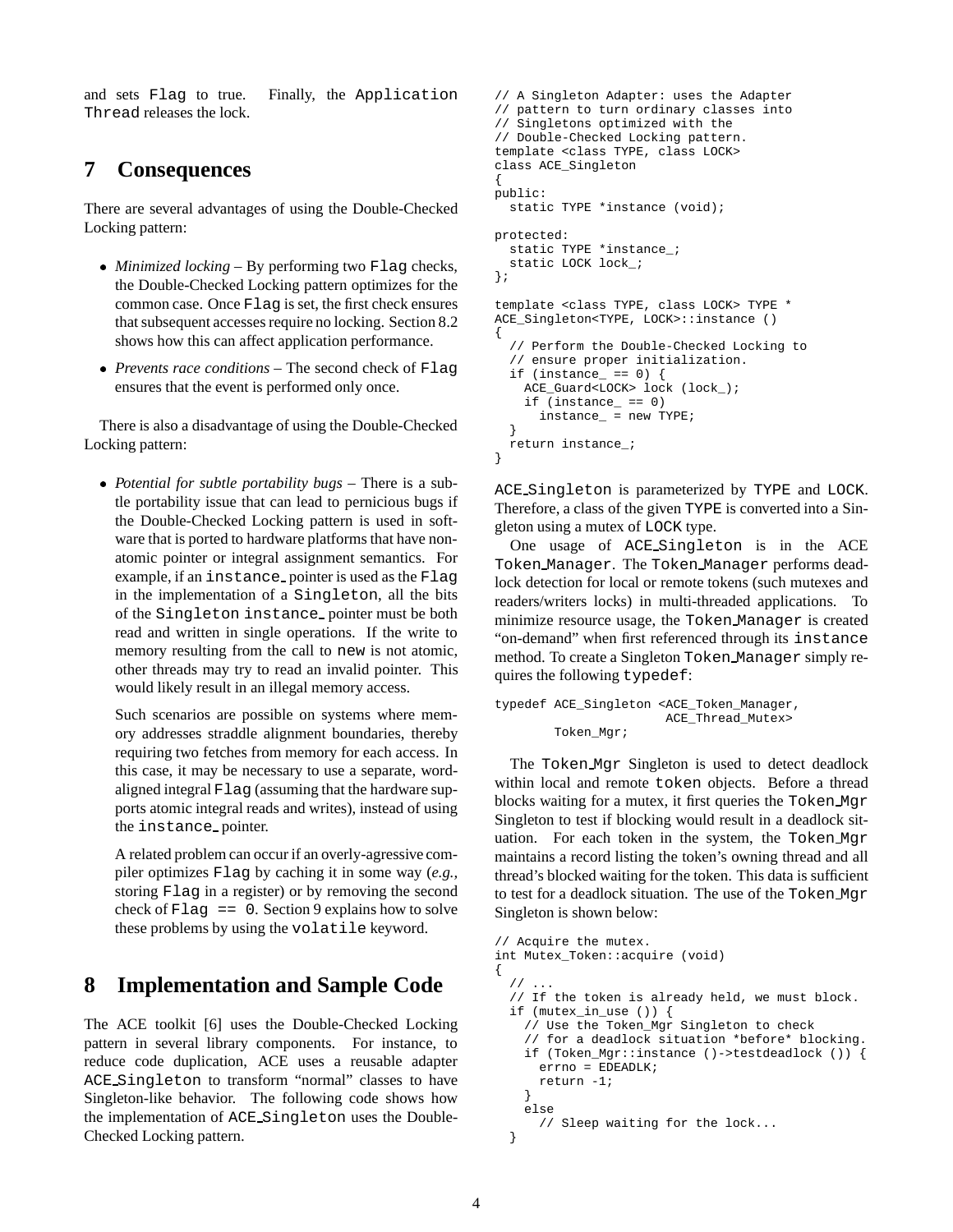```
// Acquire lock...
}
```
Note that the ACE Singleton can be parameterized by the type of Mutex used to acquire and release the lock (*e.g.,* Singleton<ACE Thread Mutex>). This allows ACE Singleton to be parameterized with an ACE Null Mutex for single-threaded platforms and a regular ACE Thread Mutex for multi-threaded platforms.

### **8.1 Evaluation**

The above example highlights several advantages to the ACE Singleton implementation:

- *Avoids implementation errors* Reusing the thread-safe algorithm for Singletons in ACE Singleton guarantees that Double-Checked Locking pattern is applied.
- *Adapts non-Singletons* Classes that were not originally implemented as Singletons can be adapted without altering code. This is especially useful when the source code is not accessible.

There is also a disadvantage with this implementation:

 *Intent violation* – Use of ACE Singleton does not ensure that a class has only one instance. For instance, there is nothing to prevent multiple Token Managers from being created. When possible, it may be safer to modify the class implementation directly rather than using the ACE Singleton adapter.

#### **8.2 Performance Tests**

To illustrate the potential performance gains of implementing the Double-Checked Locking pattern we've profiled the access to various implementations of Singleton. For these tests, we used the following implementations:

- *Mutex Singleton* This implementation of Singleton acquired a mutex lock for every call to the instance accessor.
- *Double-Checked Singleton* This implementation used the Double-Checked Locking pattern to eliminate unnecessary lock acquisition.
- *ACE Singleton* This implementation of Singleton uses ACE Singleton (which is a template that uses the Double-Checked Locking pattern), to test for any overhead associated with the additional abstraction.

Each of the tests used the following algorithm:

```
timer.start ();
for (i = 0; i < 100000000; i++)My_Singleton::instance ()->do_nothing ();
timer.stop ();
```
The code for all of these tests are available at http://www.cs.wustl.edu/ schmidt/ACE wrappers/performancetests/Misc/test singleton.cpp. The table below shows results from an UltraSparc 2, with two 70 MHz processors, and 256 MB memory. The following are the optimized performance results:

| <b>Singleton</b>      | Mutex  | Double-        | ACE   |
|-----------------------|--------|----------------|-------|
| Implementation        |        | <b>Checked</b> |       |
| real time (secs)      | 442.64 | 30.22          | 30.88 |
| user time (secs)      | 441.47 | 30.12          | 30.86 |
| system time (secs)    |        |                |       |
| time per call (usecs) | 4.43   | 0.30           | 0.31  |

These results illustrate the performance impact of using the Double-Checked Locking pattern compared with using the "standard" practice of acquiring and releasing a lock on every instance call. Both the ACE Singleton and handcoded implementations of the Double-Checked Locking pattern are over 15 times faster than the standard mutex version. These tests were run with only a single thread to compute the base-line overhead. If multiple threads were contending for the lock the performance of the mutex implementation would decrease even more.

## **9 Variations**

A variation to the implementation of the Double-Checked Locking pattern may be required if the compiler optimizes Flag by caching it in some way (*e.g.,* storing Flag in a register). In this case, cache coherency may become a problem if copies of Flag held in registers in multiple threads become inconsistent. In this case, one thread's setting of the value might not be reflected in other threads' copies.

A related problem is that remove the second check of  $_{\text{Flag}}$  == 0 since it may appear superfluous to a highly optimizing compiler. For instance, in the following code an aggressive compiler may skip the second memory read for Flag and assume that instance is still 0 since it is not declared volatile.

```
Singleton *Singleton::instance (void)
{
  if (Singleton::instance_ == 0)
    {
      // Only lock if instance_ isn't 0.
      Guard<Mutex> guard (lock_);
      // Dead code elimination may
      // remove the next line.
      // Perform the Double-Check.
      if (Singleton::instance_ == 0)
        // ...
```
A solution to both these problems is to declare Flag as a volatile data member in the Singleton, as follows

```
class Singleton
{
  // ...
```